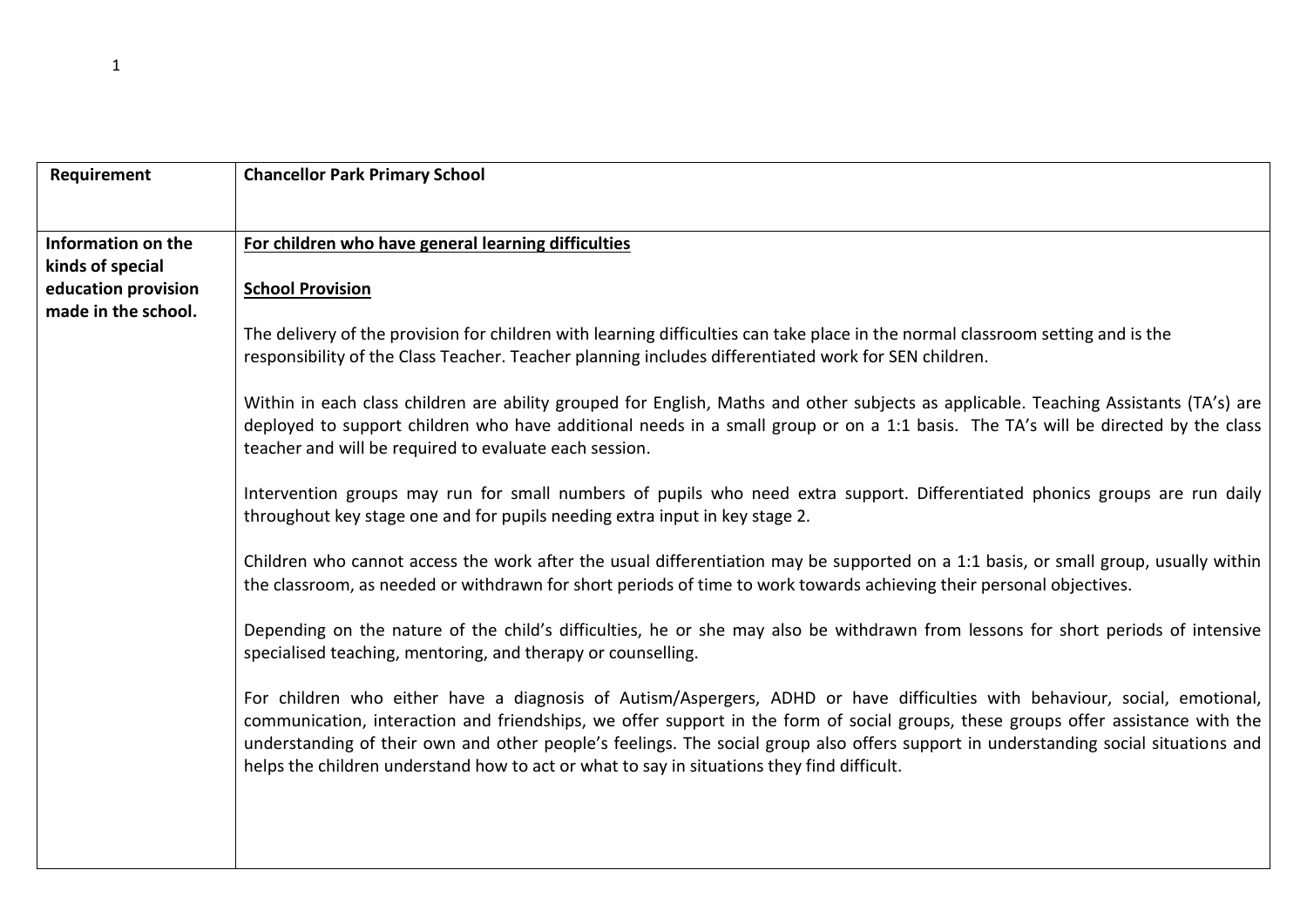**For children who have Speech and Language Difficulties,** the school is able to refer children who have difficulties with speech and language to the Speech Therapy Team. We have employed an ELKLAN accredited Speech and Language Teaching Assistant, Mrs Edwards, who works two days a week to deliver the programmes, additionally she supports class teachers and TA's to deliver the targets in the classroom environment. She also liaises very closely with TA's and the Special Educational Needs Coordinator (SENCo). The speech and language therapist visits at least once termly to assess and review cases. The specialist teacher for speech communication and language needs also supports and advises for children with significant language needs. Additionally, our speech and language teaching assistant will screen all reception children on entry to help identify any speech and language needs.

## **For children who have physical difficulties accompanied by a PNI diagnosis**

The school would put into place a programme of support as suggested by the health authority. The SENCo would also seek support from the occupational therapy team or the PNI specialist teacher to gain further advice and support if needed or to provide any specialist equipment if needed.

**For children who have medical issues the** school arranges meetings with school nurse to complete Health Care Plans for children on medication including children with allergies, asthma, epilepsy, diabetes etc.

Occasionally a child may visit outside therapy clinics in order to access specialized support. Permission is granted if access to this support will benefit the child in a school setting.

Some children with particular difficulties are supported agencies by the involvement of external agencies e.g. Specialist Teaching, Educational Psychologists, Behaviour Support, Paediatricians, Occupational Therapists, Physiotherapists, Speech and Language Therapists, Counsellors, Home/School Liaison, Health Visitors, School Nurses, Hospitals, Optometrists and other specific professionals, who may provide general advice, specialist assessments or advice on different strategies or materials.

SENCo makes referral to appropriate outside agencies to aid the child's needs. E.g. referral to Behaviour support or NEFLET. Referral to Specialist Dyslexic optician or Extended Schools.

SENCo liaises regularly with outside agencies e.g. Paediatricians, G.P's, Inclusion Partner, Educational Psychologists, Occupational Therapists, Physiotherapists, Speech Therapists, Speech and Language support workers and technicians, Counsellors, , School nurses,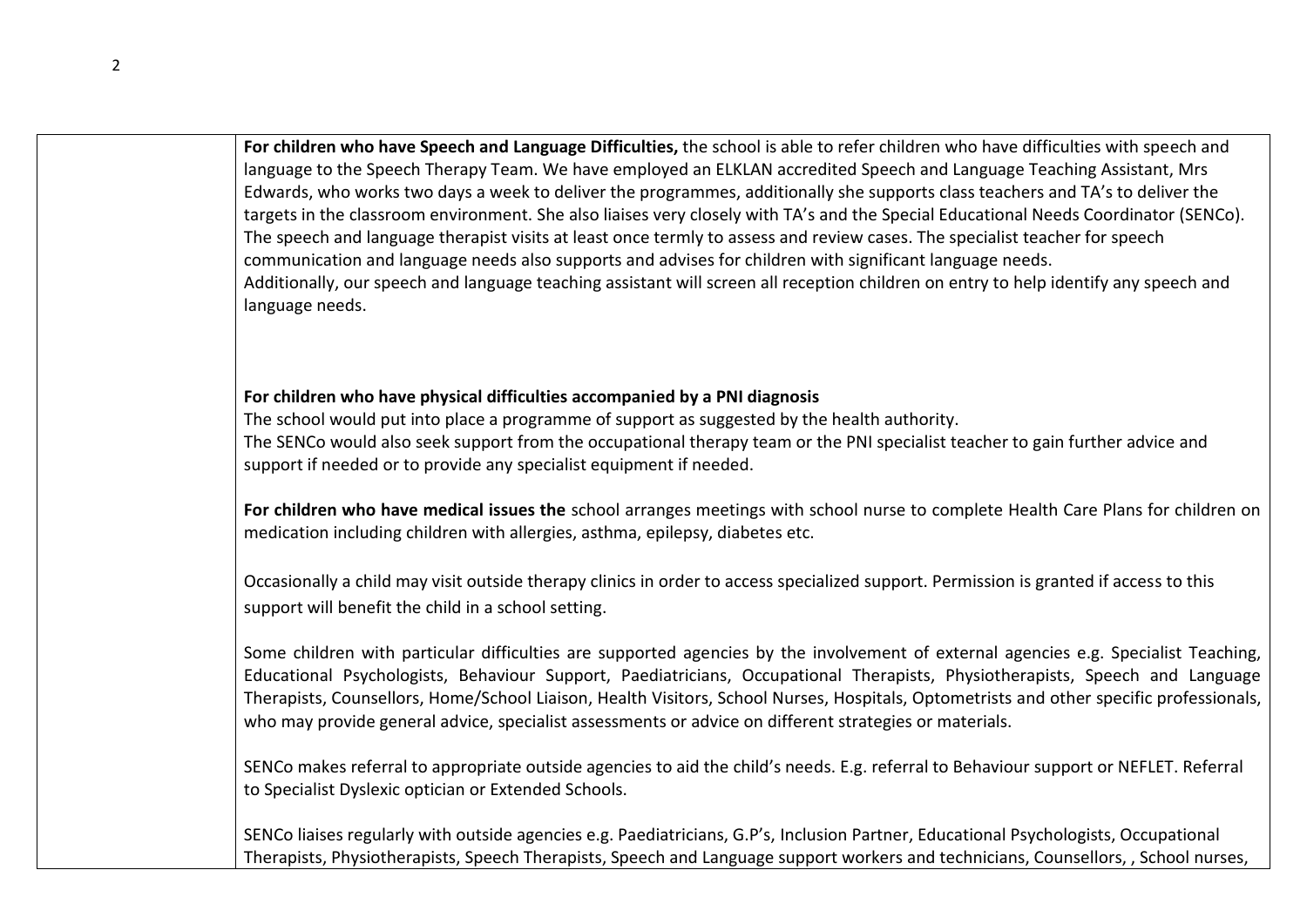Home/School liaison, Health visitors and Emotional Well being and Mental Health services (EWMHS)

Specialist resources are used to aid learning across the school. E.g. sand timers, behaviour charts with stickers and rewards, visual timetables, traffic light faces, playground passes, left handed scissors, pencil grips, sit and move cushions, writing slopes, coloured overlays, speech and language programmes, writing programmes.

Our School is easily accessed for physical aids and has 2 disabled toilets in both ends of the school.

Further specific specialist equipment is bought or hired according to the needs of the children, as and when they arise. Children with identified sensory needs attend the daily sensory circuits to support sensory regulation

*September 2021: Please note that due to COVID there is still some delays and restrictions in outside agencies referral times. This is especially relevant to medical services including: Speech and Language, Occupational Therapy and Paediatrician appointments. Some services are just starting a face to face appointment service having previously used online appointments.* 

# **School Counselling Service**

### *Parent/carer Responsibility*

All parents/carers have the responsibility of helping their child/children to grow and develop. Children may need help with their problems and worries. Sometimes, no matter how well they get on with their parents, they may find it hard to talk to them.

Children often get help and support by talking to someone they trust, such as friends, teachers, a relative or neighbour. Often having a problem can affect a child's behaviour and progress/achievement in school. A School Counsellor can help.

### *How can Counselling help?*

Counselling provides the opportunity for children to talk about things that are concerning them. Counsellors are good at relating to children and are trained to listen without judging them. Counselling can help children to improve the way they feel about themselves and to think about issues in a different way.

### *What issues can be discussed?*

At Counselling sessions, children can discuss a wide variety of things such as:

Stress, Anxiety, Bullying, Self-harm, Bereavement, Relationship issues; Friends and/or family, Confidence issues, Eating disorders, Coping skills, Anger etc.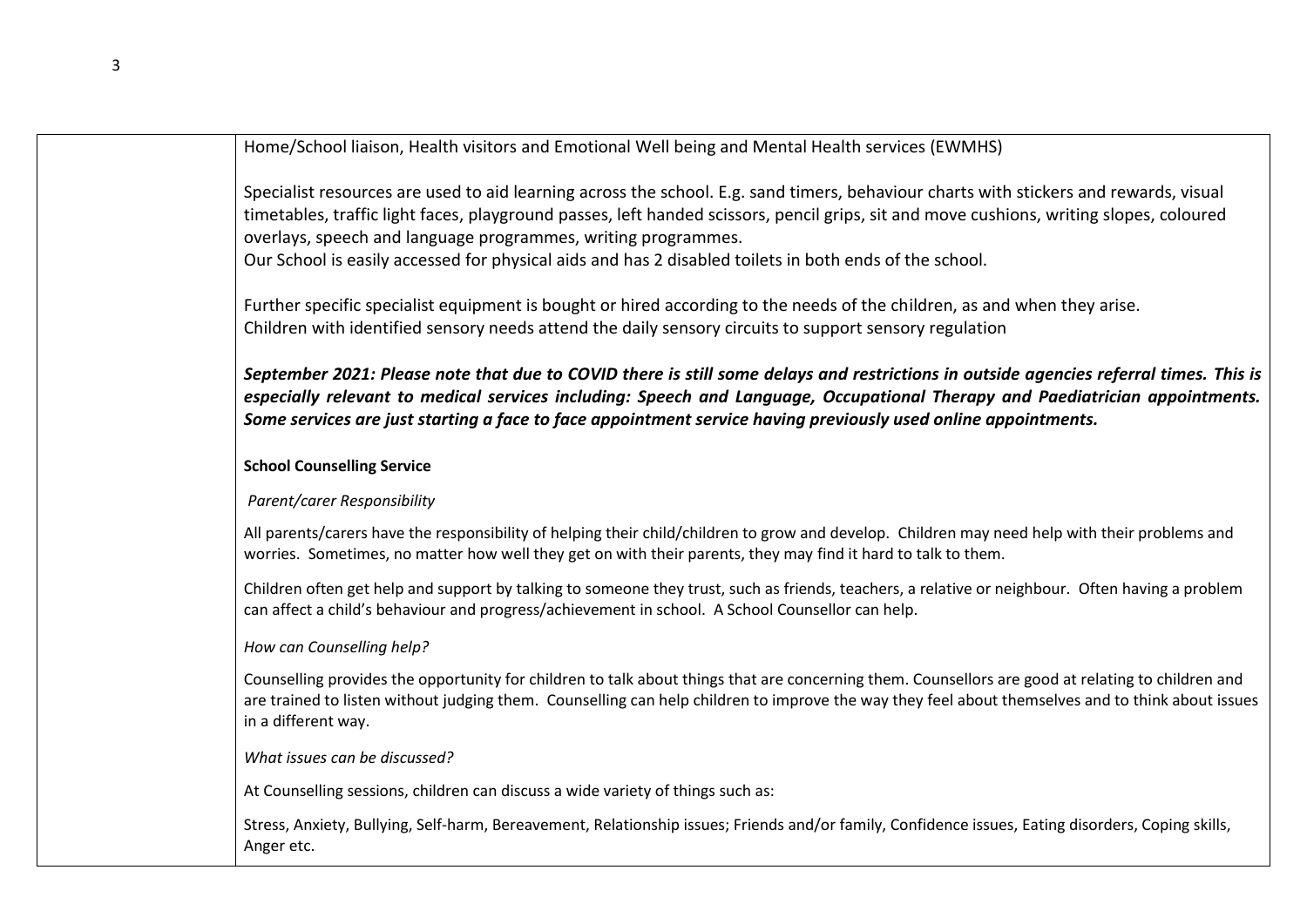#### *Is there a Confidentiality Agreement?*

The Counsellor will not discuss what a child has said to them in the sessions unless there is extreme concern for their well-being.

If there is concern that a child or someone they know may be at risk or in danger, the Counsellor will need to inform other school staff and potentially external agencies and parents/carers in order to ensure their safety.

The Counsellor works closely with the school staff and understands the school, working with teachers and pastoral staff to help your child.

*Will parents/carers always be informed?*

Children who ask for counselling and are capable of fully understanding what is involved, may get counselling without the permission of a parent/carer. This confidentiality is crucial for establishing trust between the Counsellor and pupil so that they can feel confident to speak openly and freely about their concerns. If you have strong feelings about this, please let us know.

*How does my son/daughter get to see the Counsellor?*

You may ask a member of staff to refer your child for Counselling or we may recommend this action for your child.

Alternatively, children can refer themselves by speaking to their class teacher who can refer them.

*How can a parent/Carer support the counselling?*

It will help your child if you accept counselling as a normal and useful activity and show an interest if they want to talk to you about it. If your child would prefer not to talk about it, that is their choice and they shouldn't be pushed too much to talk.

*Who is our School Counsellor?*

The school is fortunate this year to have a parent volunteer who is a trained counsellor supporting in the school.

She is a student member of the British Association of Counselling and Psychology.

Her principal role in school will be to assist children in realising their full potential and helping them deal with life's ups and downs.

By learning coping skills early on it is hoped that children will, be able to deal with emotions and change in a logical and appropriate manner.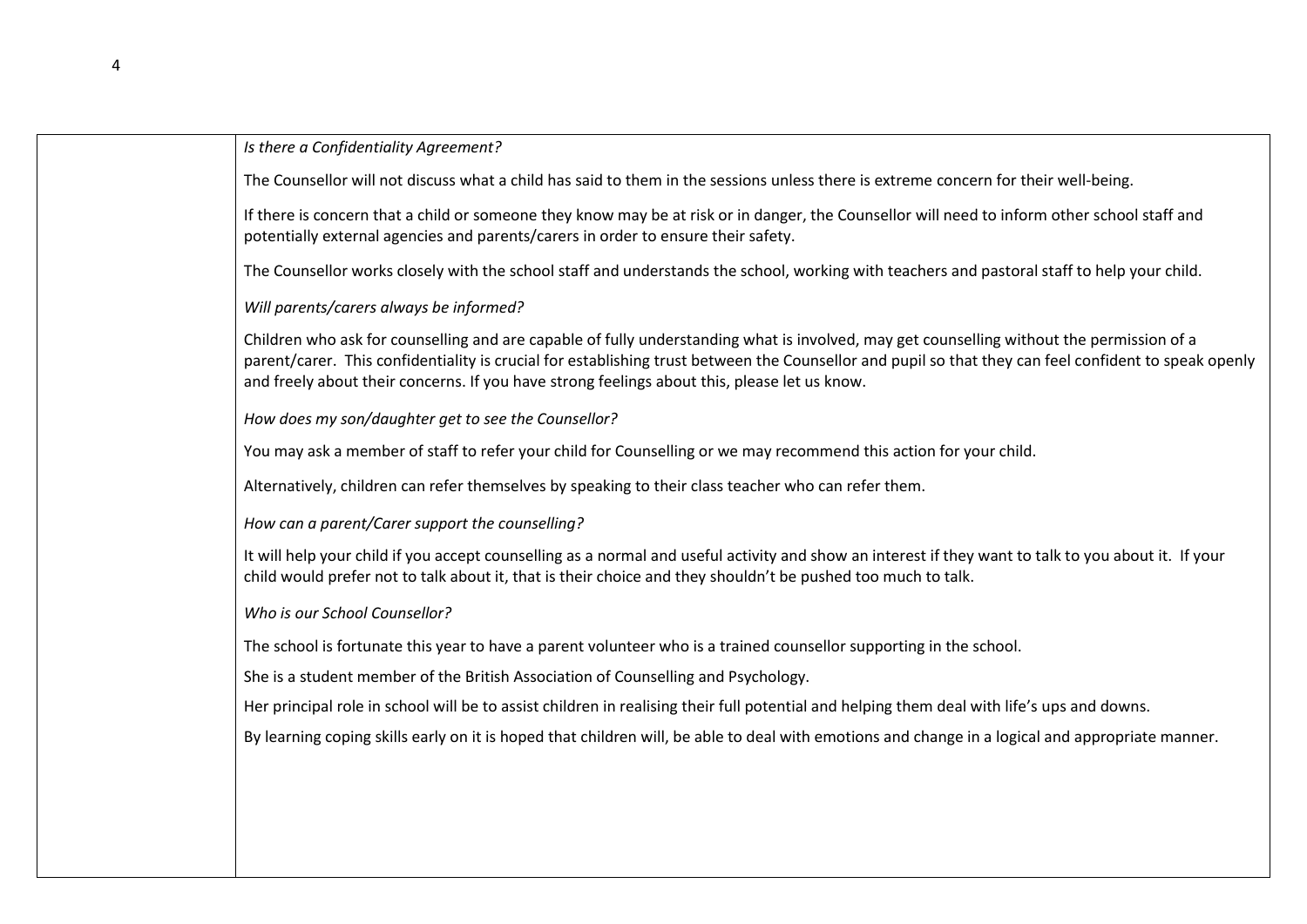| Information about the                                 | <b>CURRENT IDENTIFICATION FOR CHILDREN WHO ARE RECEVING SEN Support</b>                                                                                                                                                                                                                                                                                                                                |
|-------------------------------------------------------|--------------------------------------------------------------------------------------------------------------------------------------------------------------------------------------------------------------------------------------------------------------------------------------------------------------------------------------------------------------------------------------------------------|
| school's policies for the<br>identification,          | Triggers for receiving SEN support, include the concern of teachers or others (including parents) backed by evidence that:                                                                                                                                                                                                                                                                             |
| assessment and<br>provision for pupils                | Child is making little or no progress despite targeted teaching strategies using quality first teaching ( QFT)<br>$\bullet$                                                                                                                                                                                                                                                                            |
| with special                                          | Child has difficulty developing maths and/or English skills resulting in poor attainment<br>$\bullet$                                                                                                                                                                                                                                                                                                  |
| educational needs,<br>whether or not pupils           | Child has persistent emotional and/or behaviour difficulties, not improved by normal behaviour management<br>$\bullet$                                                                                                                                                                                                                                                                                 |
| have EHC Plans,                                       | Child has sensory or physical problems and is making little or no progress despite specialist equipment<br>$\bullet$                                                                                                                                                                                                                                                                                   |
| including how the<br>school evaluates the             | Child with communication/interaction difficulties, making little or no progress despite differentiated curriculum.<br>$\bullet$<br>Child has received support from the subject coordinator and is making little or no progress despite this intervention.<br>$\bullet$                                                                                                                                 |
| effectiveness of its<br>provision for such<br>pupils. | From this a child may be acknowledged as Identified + in which s/he will be monitored by the SENCo and will receive support in the<br>form of intervention groups and specific targets to work towards, these are reviewed on a termly basis. If a child who is Identified +<br>and with the support mentioned continues not to make progress the SENCo will consider putting the child on a One Plan. |
|                                                       |                                                                                                                                                                                                                                                                                                                                                                                                        |
|                                                       | <b>CURRENT IDENTIFICATION FOR ONE PLAN (OP)</b>                                                                                                                                                                                                                                                                                                                                                        |
|                                                       | In line with the present Code of Practice 2014 Paragraph 6:64, a child may be identified for a One Plan or require a transition to the                                                                                                                                                                                                                                                                 |
|                                                       | one plan stage of the register where progress has not been made despite extra provision and concentrated support under Identified +<br>or has additional educational needs or a diagnosis of SEN.                                                                                                                                                                                                      |
|                                                       | The SEN Support will take the form of a One Plan which is a four part cycle: "Assess, Plan, Do, Review"                                                                                                                                                                                                                                                                                                |
|                                                       | Assess:<br>• Where there are significant concerns about a child the class teacher, subject leader and SENCo should carry out a clear analysis of<br>the child's specific needs, this should be based on a wide range of progress including: previous progress and attainment in relation<br>to peers and pupil and parental views.                                                                     |
|                                                       | Plan<br>• Together with parents, pupil, teachers and any other professionals involved with the child a One Plan is formulated. This will                                                                                                                                                                                                                                                               |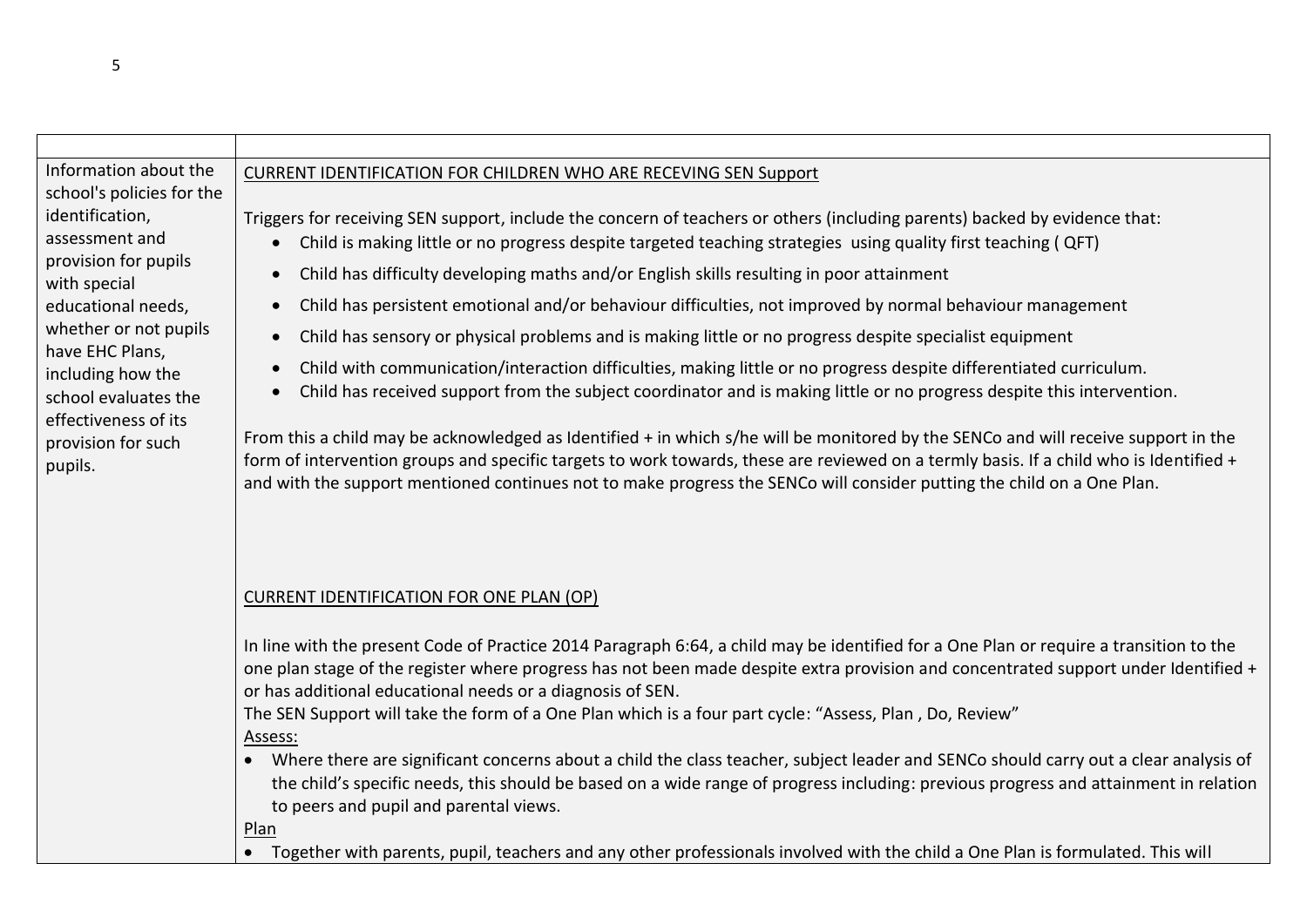|                                                                       | consist of long- and short-term outcomes for the child to work towards alongside strategies to support this. The strategies may<br>take the form of intervention groups, in class support from a TA or specialised equipment to support learning.<br>Do                                                                                                             |
|-----------------------------------------------------------------------|---------------------------------------------------------------------------------------------------------------------------------------------------------------------------------------------------------------------------------------------------------------------------------------------------------------------------------------------------------------------|
|                                                                       | The class teacher alongside the support staff to oversee the day to day application of the One Plan. Children's work towards their<br>$\bullet$<br>outcomes are recorded on a weekly chart that is monitored by the SENCo.                                                                                                                                          |
|                                                                       | Review<br>Regular termly meetings are held to review the effectiveness of the provision, again this is undertaken with pupil, parents,<br>teachers, SENCo and any other professionals/ outside agencies involved with the child. This allows us to monitor the support given<br>in light of any progress made or adapt the provision is progress is not being made. |
|                                                                       | CURRENT IDENTIFICATION OF EDUCATION HEATLH AND CARE PLAN (EHCP)                                                                                                                                                                                                                                                                                                     |
|                                                                       | In line with the Code of Practice 2014 Paragraph 6:65, a child will require a transition to the EHCP stage of the register where:-                                                                                                                                                                                                                                  |
|                                                                       | • Progress has not been made despite provision of an individual programme and concentrated support under the One Plan, backed<br>up by evidence and the child has had 3 cycles of "Assess, Plan, Do, Review"<br>A child is identified as demonstrating a significant cause for concern.                                                                             |
|                                                                       |                                                                                                                                                                                                                                                                                                                                                                     |
| Information about the<br>schools policies for<br>making provision for | SENCo is used to assess children for Specific Learning Difficulties (Dyslexia); complete tick lists for ADD, ADHD, Autism and any other<br>paperwork sent by the Disability Allowance or paediatricians.                                                                                                                                                            |
| pupils with SEN<br>including, evaluation of                           | SENCo works out levels in all SEN areas and calculates reading and spelling ages.                                                                                                                                                                                                                                                                                   |
| effectiveness,<br>assessment and                                      | SENCo is used for in class and school-based observations for behaviour                                                                                                                                                                                                                                                                                              |
| reviewing progress,<br>adaptions to<br>curriculum, additional         | Rewards for achievement of targets and good conduct include stickers on charts, Head teacher awards, pom poms, star of the week,<br>achievement certificates awarded in celebration assembly, certificates awarded for specific programmes.                                                                                                                         |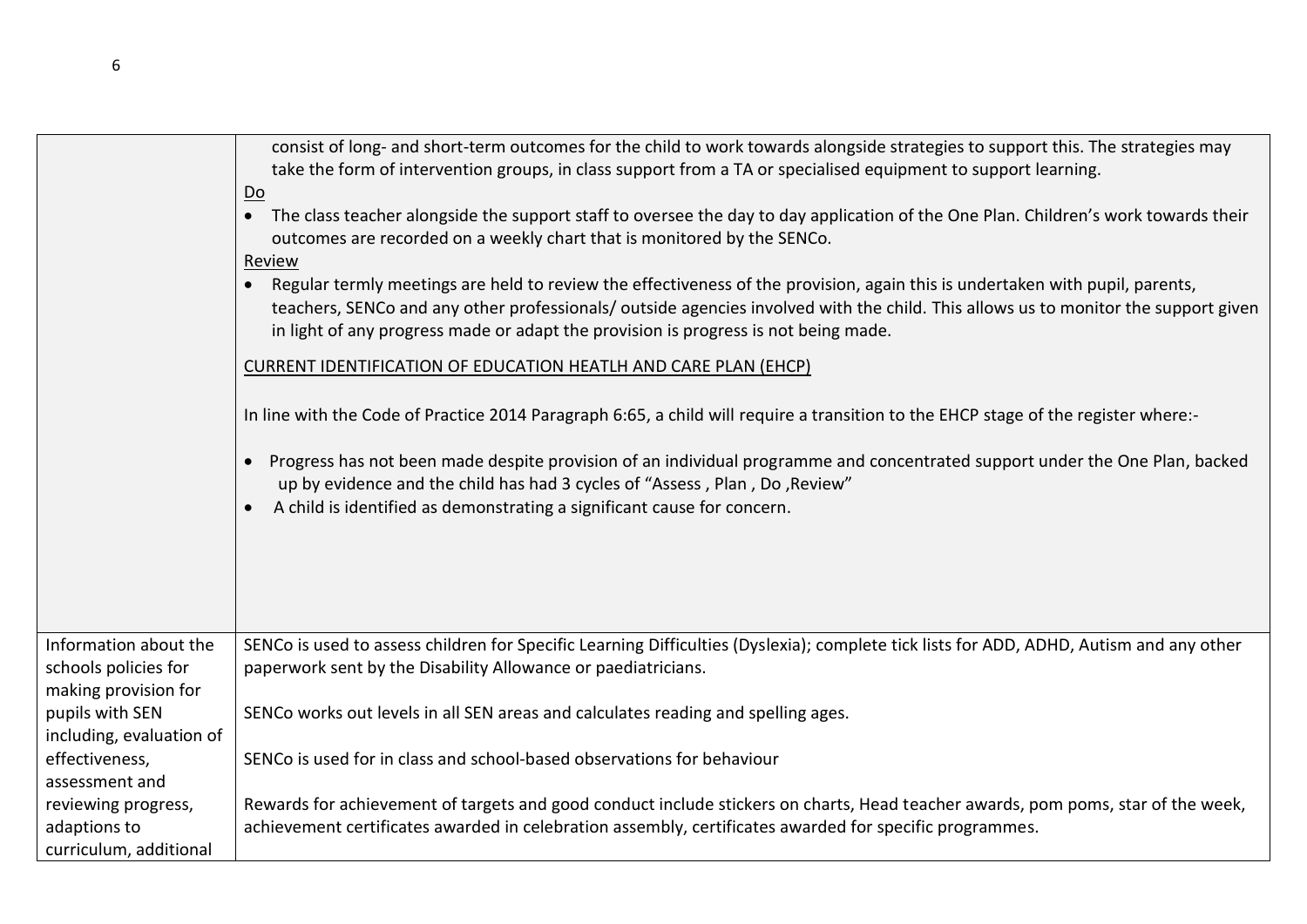| support and wider<br>support. | Consistent behaviour management plans or behaviour chart for children at a lower level, are completed to track and positively reward<br>children with behavioural difficulties. These are monitored, reviewed and updated frequently.                                                                                                               |
|-------------------------------|-----------------------------------------------------------------------------------------------------------------------------------------------------------------------------------------------------------------------------------------------------------------------------------------------------------------------------------------------------|
|                               | Analysis of ABC records.                                                                                                                                                                                                                                                                                                                            |
|                               | Analysis of behaviour charts to see if goals set for the week have been achieved.                                                                                                                                                                                                                                                                   |
|                               | Post mentoring and counselling forms completed before removal of children from these programmes.                                                                                                                                                                                                                                                    |
|                               | Objective sheets are used to monitor progress of all SEN children on differentiated programmes and within the classroom. Short term<br>targets are taken directly from the children One Plan outcomes and monitored. Comments are recorded which give a clear daily<br>analysis at the end of each week whether daily targets have been met or not. |
|                               | Regular updating of pupil's targets after analysis of weekly objective sheets gives a clear indication of whether short-term outcomes<br>are being achieved, changed or extended. These are completed by a mixture of teaching and support staff.                                                                                                   |
|                               | Termly review meetings are held for children currently on a One Plan to inform parents/ carers & children of any updates and to<br>update the plan accordingly.                                                                                                                                                                                     |
|                               | Multidisciplinary meetings are held as necessary to analyse progress made and determine the way forward for children who have<br>involvement of multiple outside agencies.                                                                                                                                                                          |
|                               | Annual review meetings are held for children with Education Health Care Plans to analyse old goals and set new targets and<br>determine strategies to improve attainment.                                                                                                                                                                           |
|                               | In class observations for children with behavioural difficulties                                                                                                                                                                                                                                                                                    |
|                               | Completion of behaviour and ADD/ADHD tick lists                                                                                                                                                                                                                                                                                                     |
|                               | Analysis of the following data takes place regularly                                                                                                                                                                                                                                                                                                |
|                               |                                                                                                                                                                                                                                                                                                                                                     |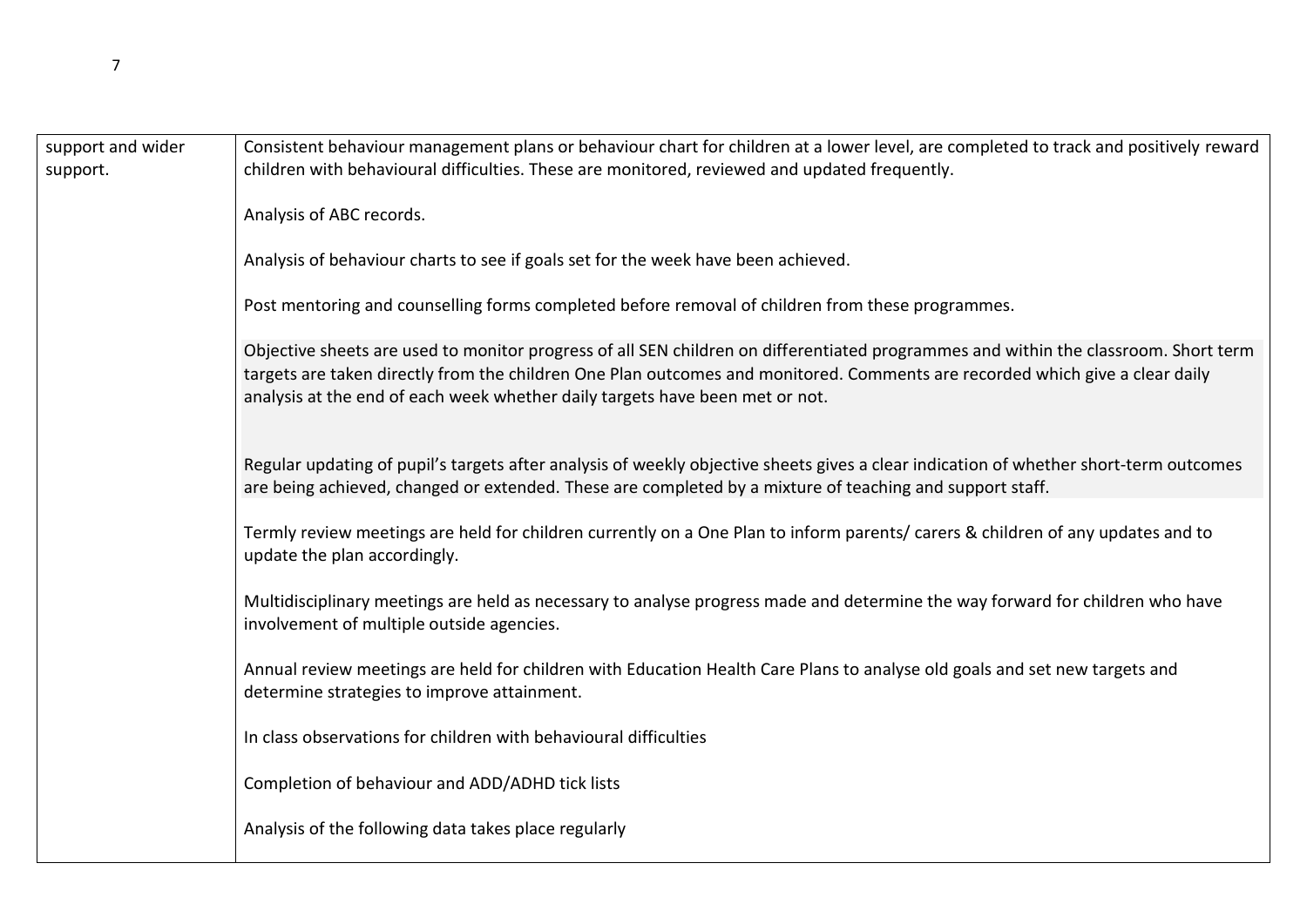| Target Tracker and in school data                                                                                                                                                                                                                                                                                                                                                                                                       |
|-----------------------------------------------------------------------------------------------------------------------------------------------------------------------------------------------------------------------------------------------------------------------------------------------------------------------------------------------------------------------------------------------------------------------------------------|
| ASP data                                                                                                                                                                                                                                                                                                                                                                                                                                |
| Individual assessments                                                                                                                                                                                                                                                                                                                                                                                                                  |
| In class assessments                                                                                                                                                                                                                                                                                                                                                                                                                    |
| Reading and spelling ages                                                                                                                                                                                                                                                                                                                                                                                                               |
| QCA and SAT's assessments (optional and end of year Key Stage assessments and mocks.                                                                                                                                                                                                                                                                                                                                                    |
| SEN assessments including EP reports                                                                                                                                                                                                                                                                                                                                                                                                    |
| Views are gathered in the form of pupils and parents completing their views on the relevant sections of the One Plan paperwork and<br>annual review paperwork. Regular parents' meetings are held after reviewing One Plans to discuss progress of SEN children. Parents<br>are also invited to E.P, inclusion partner meetings, multidisciplinary meetings and annual reviews. All parental views at these meetings<br>are documented. |
| Yearly performance management of LSA's working with whole class as well as specific SEN children takes place. Feedback is then given<br>to staff involved in observation.                                                                                                                                                                                                                                                               |
| The SENCo liases with the Governor responsible for SEN for an overview of the SEN provision within the school on a termly basis.                                                                                                                                                                                                                                                                                                        |
| SENCo and teachers also have performance management with feedback by the head teacher.                                                                                                                                                                                                                                                                                                                                                  |
| LSA's have a performance management with feedback on their groups and teaching.                                                                                                                                                                                                                                                                                                                                                         |
| Analysis of CPD (Continuous Professional Development)                                                                                                                                                                                                                                                                                                                                                                                   |
| Regular liaison between teachers and LSA's to evaluate strategies used for lesson planning and short-term targets on weekly objective<br>sheets for SEN children ensuring continuity.                                                                                                                                                                                                                                                   |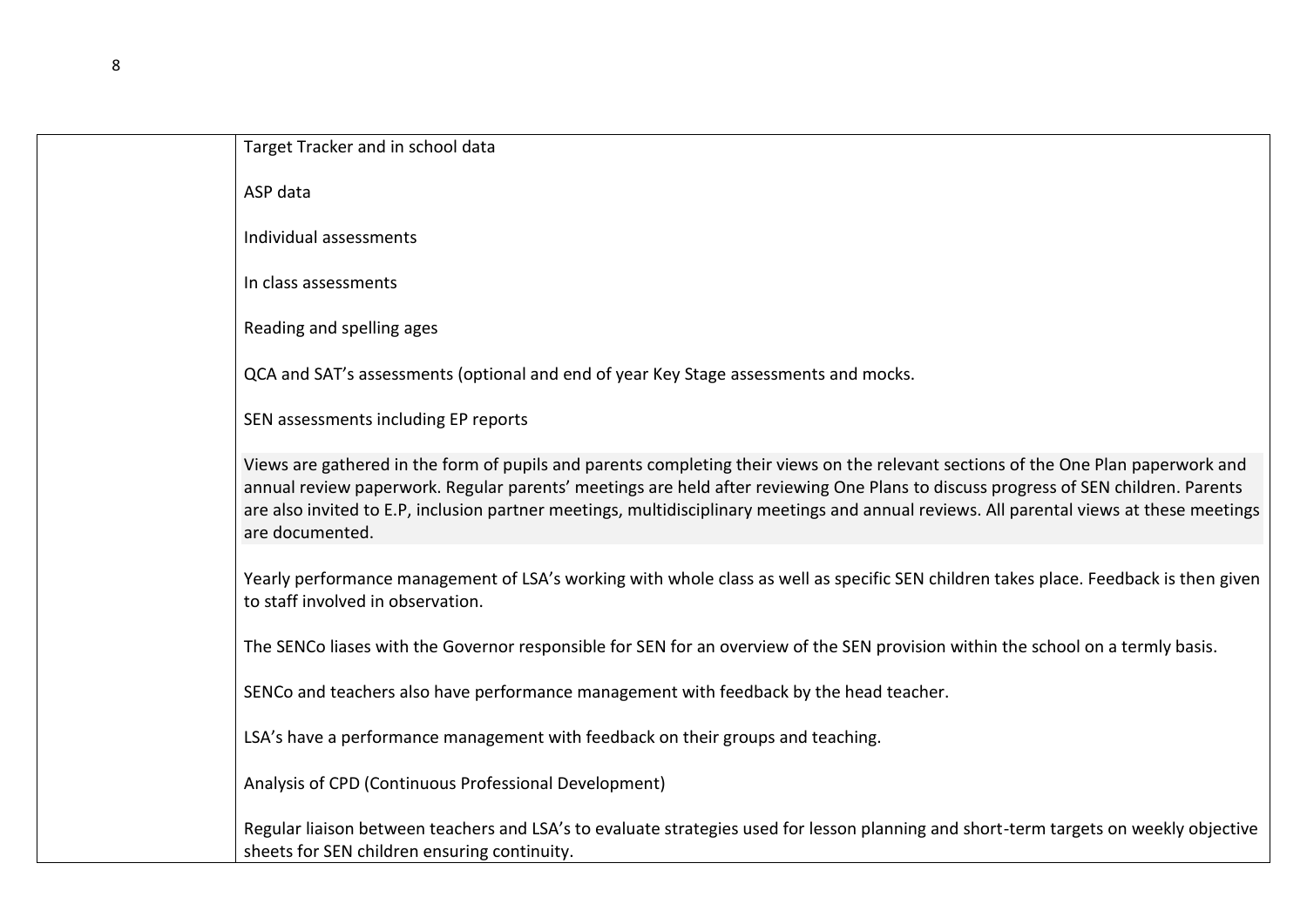| The name and contact<br>details of the SEN co-<br>ordinator.         | The Special Needs Policy is published on the school's website and contains the contact details for the SEN coordinator. The SENCO is a<br>qualified teacher and regularly attends courses. The school has all the relevant SEN documents.                                                                                                                                                                                                                                                                                                                                                               |
|----------------------------------------------------------------------|---------------------------------------------------------------------------------------------------------------------------------------------------------------------------------------------------------------------------------------------------------------------------------------------------------------------------------------------------------------------------------------------------------------------------------------------------------------------------------------------------------------------------------------------------------------------------------------------------------|
| Information about the<br>expertise and training                      |                                                                                                                                                                                                                                                                                                                                                                                                                                                                                                                                                                                                         |
| of staff in relation to<br>children and young                        | LSA's are employed and trained to support special needs children in all classes, and support during lunch and play times if needed.                                                                                                                                                                                                                                                                                                                                                                                                                                                                     |
| people with special<br>educational needs and<br>about how specialist | LSA's are used to run special programmes as required the following: e.g. speech and language programmes involving speech<br>production, understanding and use of language, social use of language, phonological awareness skills                                                                                                                                                                                                                                                                                                                                                                        |
| expertise will be<br>secured.                                        | LSA can teach small focused groups for assistance with Numeracy and Literacy                                                                                                                                                                                                                                                                                                                                                                                                                                                                                                                            |
|                                                                      | In school training is arranged for specific SEN topics and medical diagnosis for LSA's, teachers and Mid-Day assistants                                                                                                                                                                                                                                                                                                                                                                                                                                                                                 |
|                                                                      | Regular opportunity is given to LSA's and SENCo to attend courses on particular SEN topics and give feedback at LSA meetings run by<br>SENCo.                                                                                                                                                                                                                                                                                                                                                                                                                                                           |
|                                                                      | The LSA's that run any small focussed groups or 1:1 support are required to complete monitoring sheets for each session or group of<br>sessions. These are then fed back to the class teacher who in turn is able to feed this information in to day to day class teaching. The<br>monitoring sheets are then evaluated on a half termly basis by the LSA and class teacher. This is then monitored by the SENCo.<br>SENCo liaison meetings as necessary with all LSA's to discuss programmes, feedback on courses and SEN children and regular<br>workshops to train up new or less experienced LSA's. |
| Information about how<br>equipment and                               | Specialist resources are used to aid learning across the school. These include Specialist resources are used to aid learning across the                                                                                                                                                                                                                                                                                                                                                                                                                                                                 |
| facilities to support<br>children and young<br>people with special   | school. E.g. sand timers, behaviour charts with stickers and rewards, visual timetables, traffic light reward systems, left handed<br>scissors, pencil grips, sit and move cushions, writing slopes, coloured overlays, speech and language programmes, writing<br>programmes.                                                                                                                                                                                                                                                                                                                          |
| educational needs will                                               | We also have two fully equipped disabled toilets which are based at each end of the school. The school itself is all on one level and is                                                                                                                                                                                                                                                                                                                                                                                                                                                                |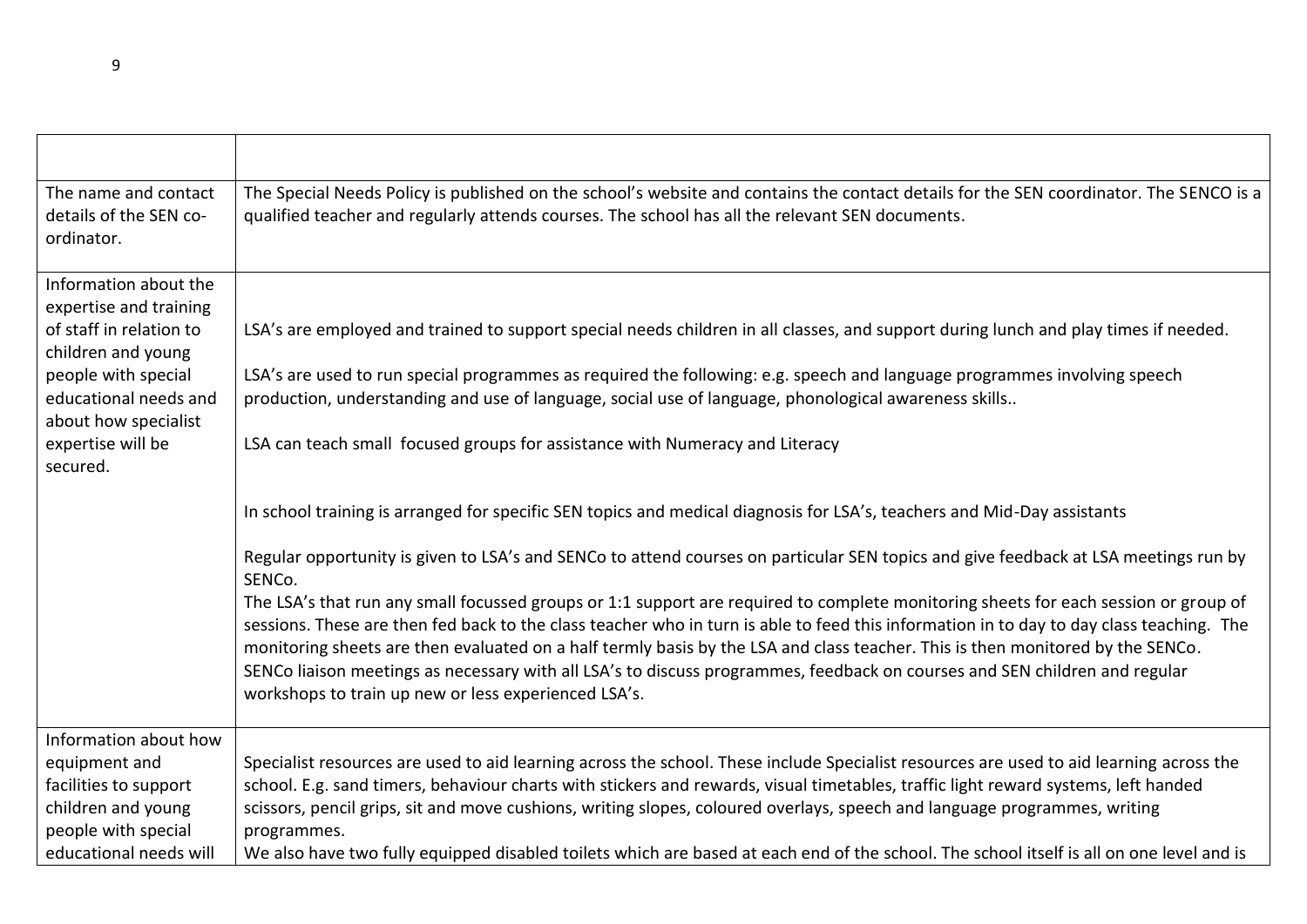| be secured.                                                  | easily accessible with any physical aids. We have two mobile classrooms based outside of the main school building for our Year 6 class<br>and our Year 4 class, these classrooms have a ramp for disabled access and a toilet area with disabled facilities such as handrails.                                                          |
|--------------------------------------------------------------|-----------------------------------------------------------------------------------------------------------------------------------------------------------------------------------------------------------------------------------------------------------------------------------------------------------------------------------------|
|                                                              | Further specific specialist equipment is bought or hired according to the needs of the children, as and when they arise.                                                                                                                                                                                                                |
|                                                              |                                                                                                                                                                                                                                                                                                                                         |
|                                                              |                                                                                                                                                                                                                                                                                                                                         |
| The arrangements for<br>consulting parents of                | Termly meetings are arranged to update One Plans formally and distributed to parents.                                                                                                                                                                                                                                                   |
| pupils with special<br>educational needs.                    | SENCO is available on Mondays and Tuesdays to discuss progress of children on the SEN register.                                                                                                                                                                                                                                         |
|                                                              | SENCO regularly contacts parents to keep them updated with any issues or consideration of new strategies. Parents can contact or<br>make an appointment to see the SENCO at any convenient time if they have a concern or need advice.                                                                                                  |
|                                                              | SENCO attends multidisciplinary meetings at the hospital with parents if invited by them.                                                                                                                                                                                                                                               |
|                                                              | Parents of children who have an EHC Plan are invited to discuss their child's progress at the annual review                                                                                                                                                                                                                             |
|                                                              | Parents of children who have an EHC Plan are invited to discuss transitional provision with the potential secondary school at a<br>Transitional One plan or Annual Review meeting.                                                                                                                                                      |
| The arrangements for                                         | Children on the SEN register is made aware of the targets and are informed about their progress on a regular basis. The targets are                                                                                                                                                                                                     |
| consulting young<br>people with special<br>educational needs | discussed with the child so he/she is aware of them set any interventions involved to achieve this. Pupils are then invited to<br>contribute to the child view section of the review.                                                                                                                                                   |
| about, and involving<br>them in, their<br>education.         | Annual review meetings are held for children with an EHC Plan to analyse old goals and set new targets and determine strategies to<br>improve attainment. Pupils record their views about school on the pupil view section of the paperwork and are invited to discuss their<br>achievements at the start of the Annual Review meeting. |
|                                                              | Rewards for achievement of targets and good conduct include stickers on charts, Head teacher awards, pom pom rewards,<br>achievement certificates awarded in celebration assembly, certificates awarded for specific programmes                                                                                                         |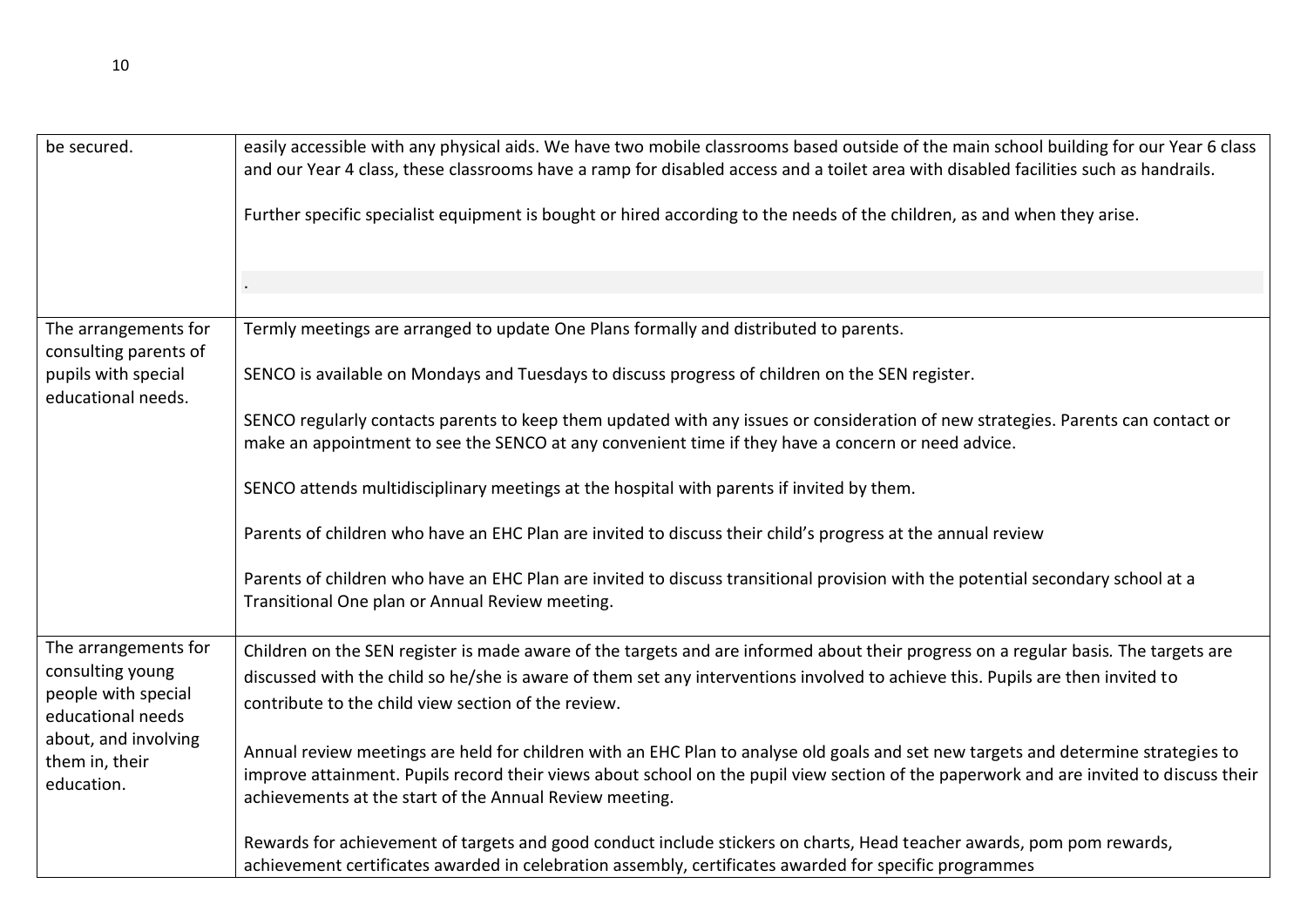|                                                                                                                                                                                                                                        | Pupils with SEN are given equal opportunities to participate in all school activities and roles of responsibility. In the past SEN pupils<br>have been represented on the school council and have been prefects. |
|----------------------------------------------------------------------------------------------------------------------------------------------------------------------------------------------------------------------------------------|------------------------------------------------------------------------------------------------------------------------------------------------------------------------------------------------------------------|
| Any arrangements<br>made by the governing<br>body or the proprietor<br>relating to the<br>treatment of<br>complaints from<br>parents of pupils with<br>special educational<br>needs concerning the<br>provision made at the<br>school. | A copy of the Schools Complaint Policy can be found on the school website. Hard copies can be requested from the school office.                                                                                  |
| How the Governing<br>body involves health<br>and social care bodies,<br>local authority support<br>services and other<br>bodies in meeting the<br>needs of pupils with<br>SEN.                                                         | Relevant Policies: Code of Practice. Health and Social Care Act, Child Protection Policy and Keeping Children Safe IN Education 2018                                                                             |
| The contact details of<br>support services for the<br>parents of pupils with<br>special educational<br>needs, including those<br>for arrangements made<br>in accordance with                                                           | The contact details of all support services are available within the SEN policy. Other specialist service contact details are given to<br>parents as and when needed.                                            |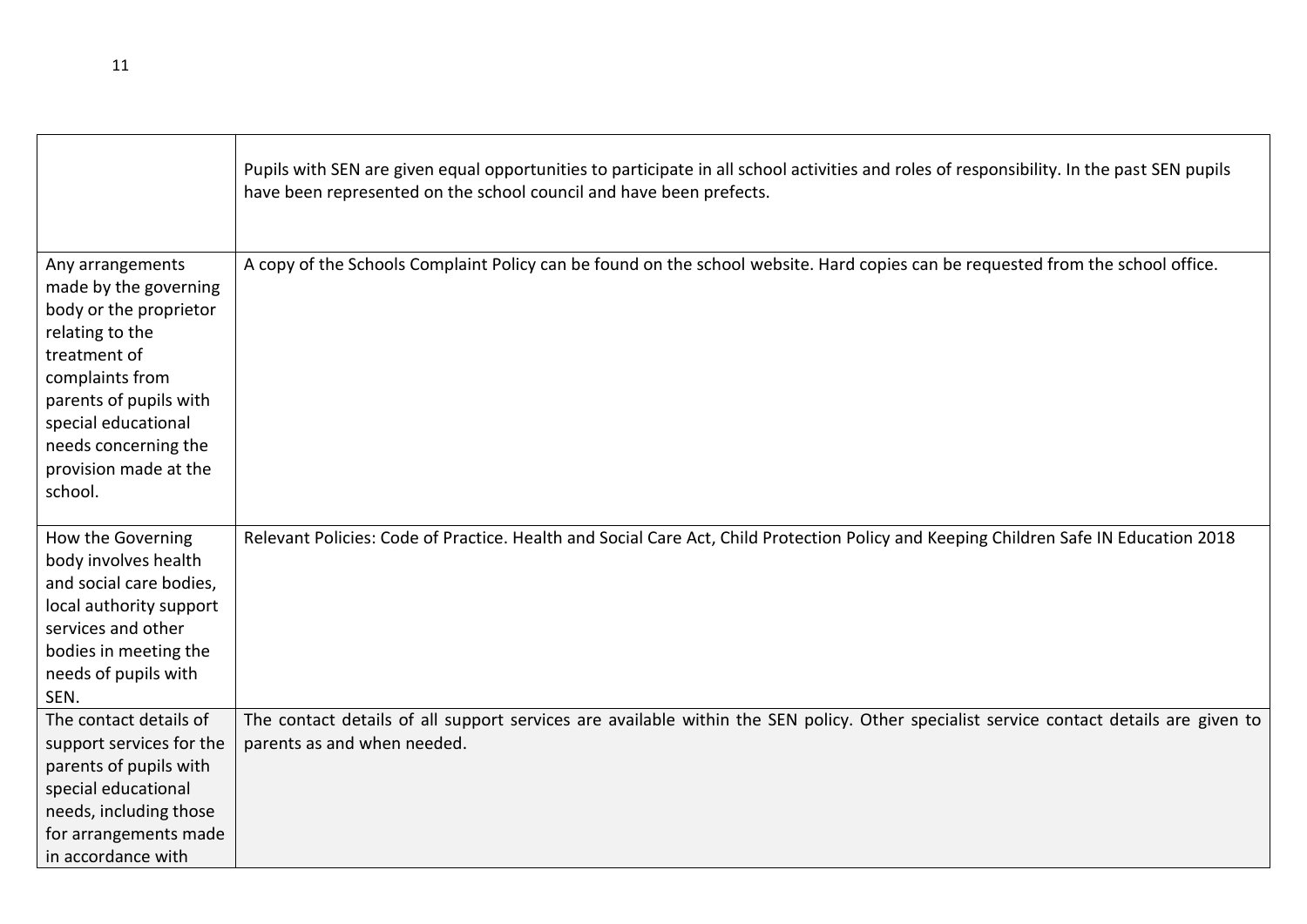| clause 32.                                                                              |                                                                                                                                                                                                                                                                                                                                                                                                                     |
|-----------------------------------------------------------------------------------------|---------------------------------------------------------------------------------------------------------------------------------------------------------------------------------------------------------------------------------------------------------------------------------------------------------------------------------------------------------------------------------------------------------------------|
| School arrangements<br>for supporting pupils                                            | TRANSITION PLAN ARRANGEMENTS FOR TRANSFER FROM PRE-SCHOOL TO THIS SCHOOL                                                                                                                                                                                                                                                                                                                                            |
| transferring between<br>stages of education and<br>preparing for<br>independent living. | Where children are transferring from pre-school, all children who were on the SEN register remain on the SEN register at this school.<br>All provision programmes and outside agency support in place at pre-school continue at this school.                                                                                                                                                                        |
|                                                                                         | All SEN children may visit this school on several occasions to familiarise themselves with the staff, school structure, including toilets,<br>hall, playground etc.                                                                                                                                                                                                                                                 |
|                                                                                         | When a Preschool child with SEN is due to start at Chancellor Park School, The SENCo may carry out visits to preschool settings to<br>meet, observe and discuss the child in order to gain a good level of knowledge about the child. The LSA and the Class teacher of the<br>child may also visit the preschool setting to carry out observations and to get to know the child as well as meet with the parents to |
|                                                                                         | agree the best induction process.                                                                                                                                                                                                                                                                                                                                                                                   |
|                                                                                         | The SENCo will also contact the parent prior to the child starting school in order to gain a wellrounded understanding of the child and<br>to build relationships with the parent. This meeting may be in the school or the child's home environment.                                                                                                                                                               |
|                                                                                         | TRANSITION PLAN ARRANGEMENTS FOR TRANSFER FROM CLASS TO CLASS                                                                                                                                                                                                                                                                                                                                                       |
|                                                                                         | According to The Education Act 1996 s. 317 the SENCO ensures that where a pupil has special educational needs, those needs are<br>made known to all who are likely to teach him                                                                                                                                                                                                                                     |
|                                                                                         | At the beginning of a new academic year, the SENCO will inform teachers and their LSAs about the SEN children in the class and<br>provide them with the summer term's SEN targets and any other medical information. Relevant courses will also be arranged.                                                                                                                                                        |
|                                                                                         | <b>TRANSITION PLAN ARRANGEMENTS FOR TRANSFER FROM THIS SCHOOL TO SECONDARY SCHOOL</b>                                                                                                                                                                                                                                                                                                                               |
|                                                                                         | Where children are transferring to Secondary School, the SENCO will meet SENCO's of each secondary school to transfer SEN                                                                                                                                                                                                                                                                                           |